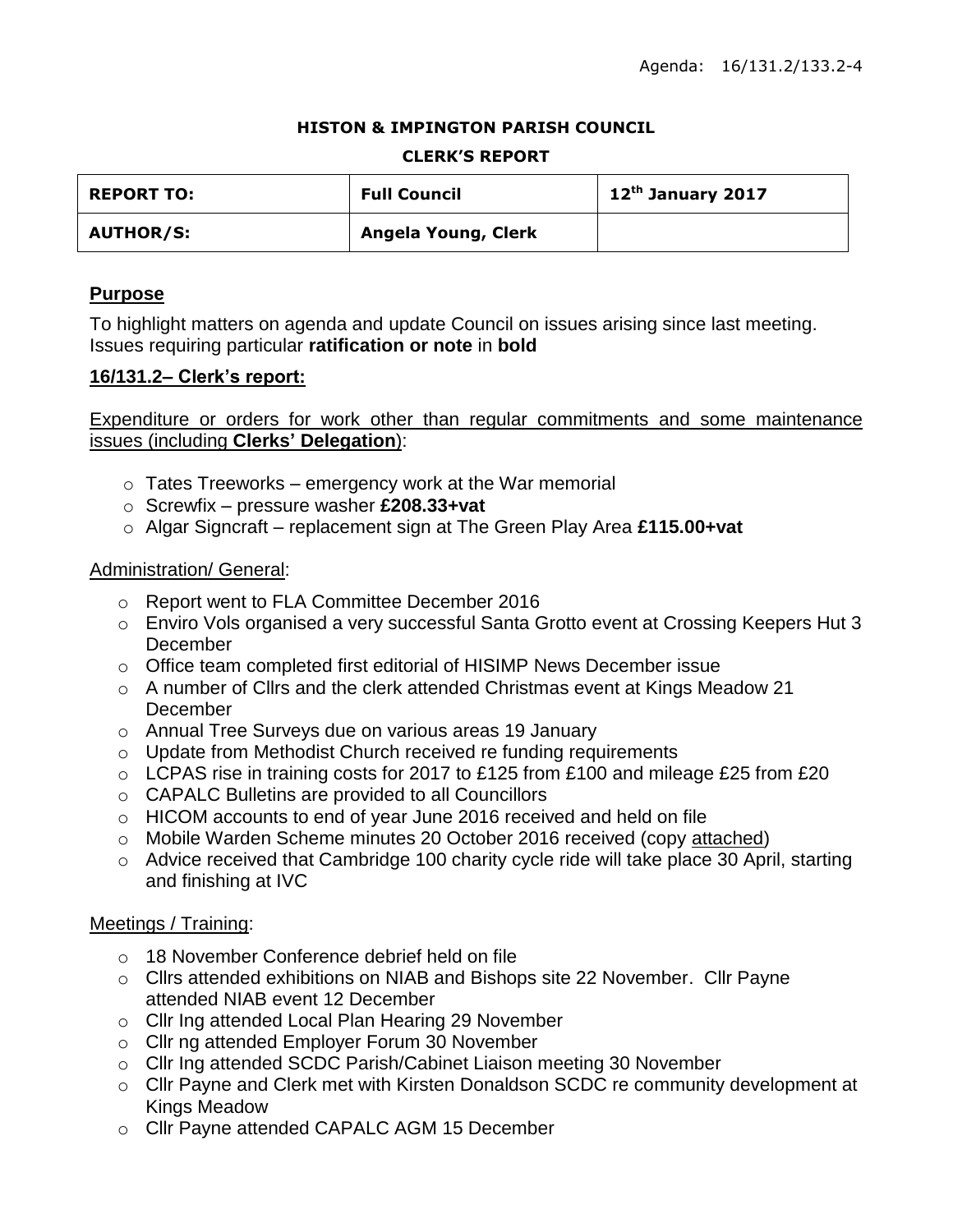- o Cllrs Payne and Foster met various drainage companies on Green during January for advice on works
- o Health & Safety Training for staff due 24 January
- o Cllrs Jenkins and Butcher attending Village Society AGM 24 January
- o Cllr Butcher to present at Local Highways Improvement meeting 30 January
- o Refresher Training: CPAPC advise a bespoke set of 3 sessions would cost £1,050, or a Saturday full session £700. **Input required from Councillors** on benefit of such training. Individual attendance at CAPALC sessions £105 each Councillor
- o **All Councillors and office staff invited to attend training on General Power of Competence, Data Protection and Freedom of Information Thursday 23 February 7pm. Please advise if unable to attend**
- o **Recommendation to buy 2 for 3 tickets for Regional Training Seminar 27 April 2017 at cost of £138 + VAT –** see agenda

## Staff matters and holiday/TOIL dates:

- o AY now routinely takes Wednesday as day off. LM continues to take Fridays. Both are subject to change if diary/workload dictates
- o **Please note clerk holiday dates in your diary if you are affected by attendance hours**
- $\circ$  CO normally now in parish office Tuesday Friday, with more limited hours Monday.
- o AC normally works Monday to Wednesday, term time only
- o AY Holiday: 10 and 13 February
- o **Please let Clerk know your holiday dates** as this aids arrangements in the Council diary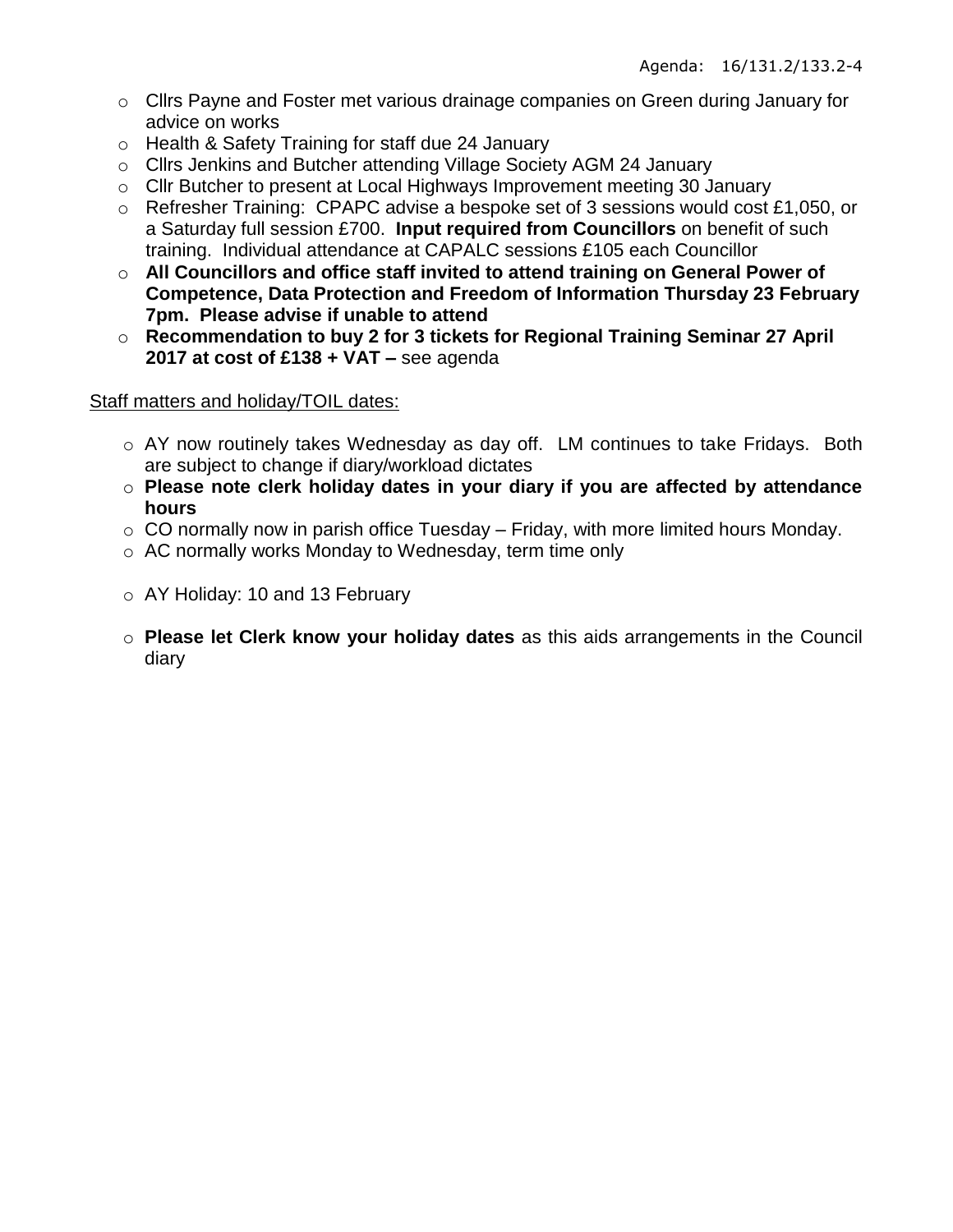#### **HISTON & IMPINGTON PARISH COUNCIL**

#### **FINANCE REPORT**

| <b>REPORT TO:</b> | <b>Full Council</b>                   | 11 January 2017 |
|-------------------|---------------------------------------|-----------------|
| <b>AUTHOR/S:</b>  | Lynda Marsh, Office<br><b>Manager</b> |                 |

## **Purpose**

To list accounts paid by delegated approval, and payment of outstanding accounts  $\circ$  Accounts paid by delegated approval – to note only:

| <b>Expenses paid</b><br>by DDR |                                |            |        |          |
|--------------------------------|--------------------------------|------------|--------|----------|
| <b>Beneficiary</b>             | Description                    | <b>Net</b> | Vat    | Gross    |
| Sharp - Copy IT                | Copier reading - September     | 29.73      | 5.94   | 35.67    |
| <b>British Telecom</b>         | Quarterly account              | 229.34     | 45.86  | 275.20   |
| Barclaycard                    | Pressure washer, stamps, signs | 237.17     | 44.26  | 281.43   |
| <b>Unity Bank</b>              | Service charge                 | 18.00      |        | 18.00    |
| Sharp - Copy IT                | Copier reading - October       | 33.85      | 6.77   | 40.62    |
| London Fuel                    | Unleaded fuel                  | 11.30      | 2.26   | 13.56    |
| <b>British Gas</b>             | Gas account                    | 470.87     | 23.54  | 494.41   |
| <b>Total</b>                   |                                | 1,030.26   | 128.63 | 1,158.89 |

| <b>Expenses paid</b>   |                                                |          |        |          |
|------------------------|------------------------------------------------|----------|--------|----------|
| by cheque              |                                                |          |        |          |
| <b>Beneficiary</b>     | Description                                    | Net      | Vat    | Gross    |
| Barrow & Trailer Co    | Replacement pedestrian trailer                 | 661.92   | 132.38 | 794.30   |
| <b>Iliffe Print</b>    | <b>Newsletter</b>                              | 458.07   |        | 458.07   |
| <b>ESPO</b>            | Torches, extension leads                       | 31.76    | 6.35   | 38.11    |
| <b>CBS Office Ltd</b>  | Stationery                                     | 27.01    | 5.40   | 32.41    |
| Roger Hovells          | Office cleaning                                | 30.00    | ۰      | 30.00    |
| Site & Maintenance     | Fabricate bar for 'nest' swing                 | 85.00    | 17.00  | 102.00   |
| <b>WEL Medical Ltd</b> | Replacement defibrillator pads                 | 64.85    | 12.97  | 77.82    |
| L M Dewar              | Pavilion cleaning, light bulbs                 | 336.99   | 5.04   | 342.03   |
| R L Denning            | Youth - staff cover for junior youth club      | 100.00   |        | 100.00   |
| S L Cloughly           | Youth - Staffing - Level One Youth Course      | 360.00   |        | 360.00   |
| IVC                    | Youth - Generation Game - room hire            | 72.50    |        | 72.50    |
| <b>Connections Bus</b> | Youth - Generation Game - hire of youth worker | 85.00    |        | 85.00    |
| Project                |                                                |          |        |          |
| <b>Buchans</b>         | Leaf clearance, hedge cut backs, removal basal | 1,051.14 | 210.23 | 1,261.37 |
| Landscapes             | growth                                         |          |        |          |
| Pestbusters Ltd        | Quarterly charge                               | 70.00    | 14.00  | 84.00    |
| Total                  |                                                | 3,434.24 | 403.37 | 3,837.61 |

## **Accounts for approval:**

| <b>Expenses paid by</b><br><b>BACS</b> |                                                                                                |            |       |           |
|----------------------------------------|------------------------------------------------------------------------------------------------|------------|-------|-----------|
| <b>Beneficiary</b>                     | Description                                                                                    | <b>Net</b> | Vat   | Gross     |
| Roger Hovells                          | Office cleaning                                                                                | 30.00      |       | 30.00     |
| <b>CSA</b>                             | Wash room supplies                                                                             | 68.39      | 13.68 | 82.07     |
| <b>LCPAS</b>                           | H&S training course                                                                            | 100.00     |       | 100.00    |
| Site & Maintenance                     | Repair litter bins on The Green (inc welding)                                                  | 150.00     | 30.00 | 180.00    |
| L M Dewar                              | Pavilion cleaning 0 December                                                                   | 184.67     |       | 184.67    |
| P A Collacott & Co                     | Christmas Lights - labour and materials to make<br>extension lead; attend to faulty time clock | 283.22     | 56.64 | 339.86    |
| Ridgeons Ltd                           | Sharp sand                                                                                     | 358.16     | 71.63 | 429.79    |
| M10 Administration                     | Wages, NI and pension                                                                          | 13,595.16  | Ξ.    | 13,595.16 |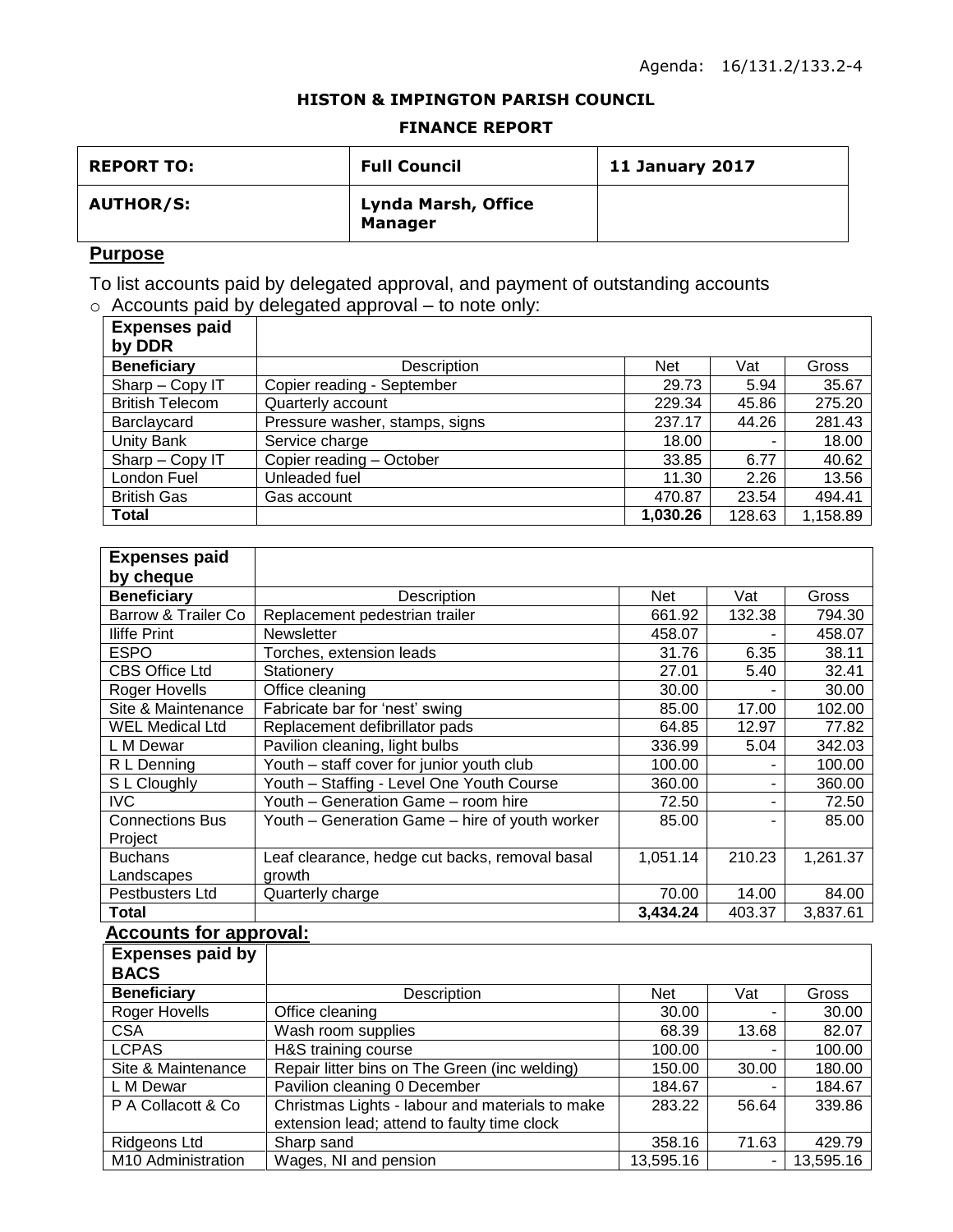Agenda: 16/131.2/133.2-4

|                          | Rec Groundsman expenses      | 25.53     |        | 25.53     |
|--------------------------|------------------------------|-----------|--------|-----------|
|                          | Youth – travel expenses      | 12.50     |        | 12.50     |
| Algar Signcraft Ltd      | Welcome signs – Kings Meadow | 530.00    | 106.00 | 636.00    |
| <b>Buchans Landscape</b> | Leaf clearance – Dec         | 346.05    | 69.21  | 415.26    |
| Total                    |                              | 15.683.68 | 347.16 | 16.030.84 |

| <b>Expenses paid</b><br>by cheque |                                        |            |     |       |
|-----------------------------------|----------------------------------------|------------|-----|-------|
| <b>Beneficiary</b>                | <b>Description</b>                     | <b>Net</b> | Vat | Gross |
| Petty Cash                        | Meeting refreshments, BTU refreshments | 35.52      |     | 35.52 |
| Open Spaces                       | Annual subscription                    | 45.00      |     | 45.00 |
| Society                           |                                        |            |     |       |
| <b>Total</b>                      |                                        | 80.52      |     | 80.52 |

### **To Note:**

Accounts Paid In 16<sup>th</sup> November 2016 to 11<sup>th</sup> January 2017:

| <b>Net Income</b>                                                    |          |  |
|----------------------------------------------------------------------|----------|--|
|                                                                      |          |  |
| <b>Allotment Rents</b>                                               | 30.00    |  |
| <b>Club Receipts</b>                                                 | 3,550.00 |  |
| <b>Ground Takings</b>                                                | 375.00   |  |
| <b>Sports Court Fees</b>                                             | 708.77   |  |
| <b>Pavilion Rent</b>                                                 | 1,364.58 |  |
| Asset Income                                                         | 220.44   |  |
| Donation - H&I Feast (Sustainability Group - for allotment use only) |          |  |
| Grant - Cambs Community Foundation - Level 1 Youth Work              |          |  |
| HICOP Apple Day Income (Sustainability Group)                        |          |  |
| UK Power Network - Claim re power cuts                               |          |  |
|                                                                      |          |  |
| <b>Total</b>                                                         | 7,953.79 |  |

# **N.B. Two authorised signatories required to submit accounts due for payment by**

**BACS (Unity Bank**) Cllrs Jenkins and Ewbank to authorise this month's BACS payments please. N.B. Cllr Ewbank has verified the invoices to be paid by BACS.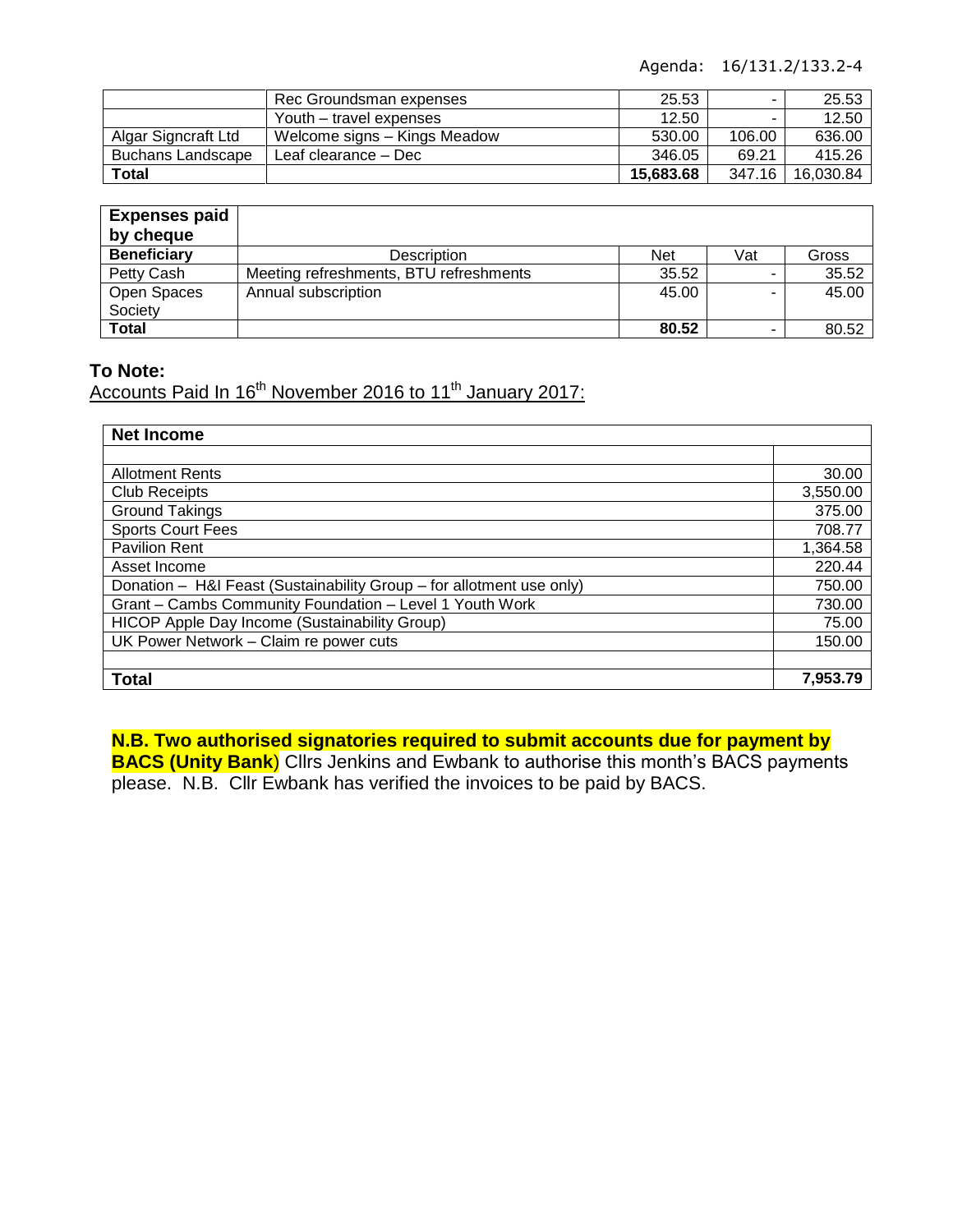# **Histon & Impington Mobile Warden Scheme**

# **Minutes of the 27th Meeting of the Link Committee held at 18 High Street Histon on 20th October 2016.**

Present: Marian Cleaver (Chair), Lynne Byrne (Cambridgeshire & Peterborough Age UK), Gillian Berry (Mobile Warden), Jean Newman (OPC), Dennis Payne (Histon & Impington Parish Council), Wendy Tote and Max Parish(Village representatives).

- 1. Minutes of the meeting held on  $16<sup>th</sup>$  March 2016 were confirmed by those who attended.
- 2. The Age UK Agency's contract with Cambridgeshire County Council has not yet been resolved.
- 3. The health watch survey on wheelchair support was noted as was their work in raising issues with regard to the Carers Trust.

# 4. **Older Person Co-ordinator report**:

- a) Jean Newman has now been in position for five years
- b) The chair based exercise group now has 20 plus members.
- c) There are 12 in the stroke survivors group and currently two persons on the waiting list
- d) We now have three Tia Chi classes.
- e) Jean has had help since February from Paul Seekings and from  $1<sup>st</sup>$  October he has increased his paid hours to 28 a month.
- f) Two IVC pupils have been doing their Duke of Edinburgh service section on a pilot IT scheme at Brackenbury Manor.
- g) Jean is also looking at the possibility of setting up IT hubs in the three sheltered housing Community Rooms with SCDC .
- h) Village visiting scheme has had a poor response so far.

# 5. **Age UK report**:

- a) Main contact for the Village Warden scheme comes from word of mouth, GP practice, practice nurses and other neighbourhood teams.
- b) The local scheme has £2,151 in funds brought forward from the end of last year (subject to audit). The scheme draws its financial support mainly from grants from the County Council, SCDC and the Parish Council as well as charging a small weekly user charge. It spent about £4,700 last year. Local Council support has come under pressure due to lack of funds and more calls on existing funds. The next application to SCDC opens on the 25<sup>th</sup> October and close on  $12^{th}$  December. They provided £1640 last year and the County £2106.
- c) The advocacy service provided by Age UK for old people has now ceased, as the county awarded a single contract for all this work to Voiceability. This change started on the  $10<sup>th</sup>$  October. The main usage in the past has been for help in understanding care process paperwork, filling in application forms and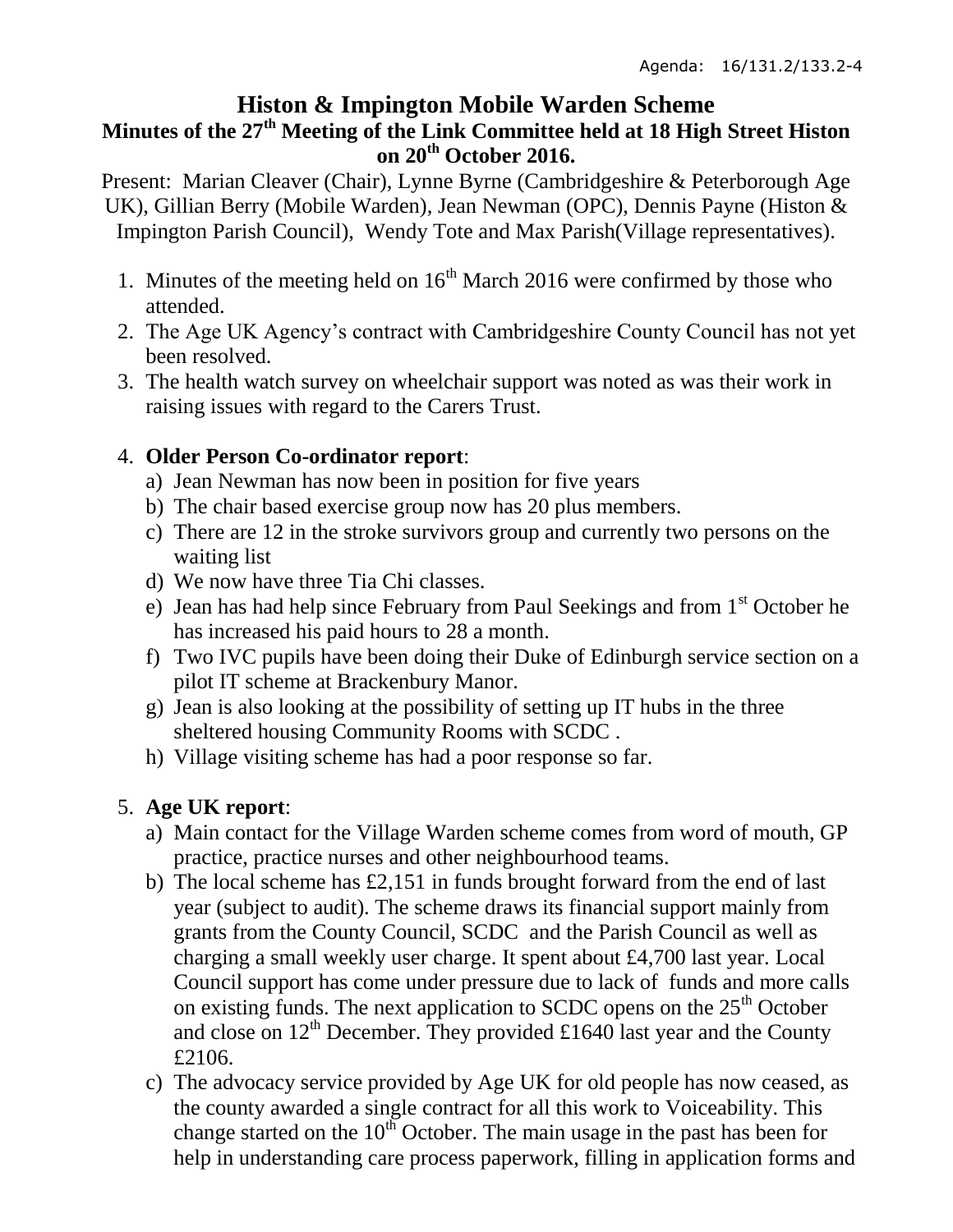help when the need arises for selling homes to pay for care where there are no relatives. SCDC have launched a visiting care service which could help cover some of this but it is not certain whether the persons who are going to offer this support are yet sufficiently experienced.

# **6. Wardens Report:**

- a) There are currently 23 clients (20 women, 3 men) from 21 households. The changes since the last meeting include three new clients and two clients passed away. In addition a husband and wife have had to move into a care home.
- b) Visits are made once or twice a week depending on need, for instance those coming out of hospital tend to require more. Support can include prescriptions, errands, shopping and listening. Everyone gets a daily phone call, which is usually made at the same agreed time each day.
- c) Cambridgeshire "handy person" service has now started available for those over 65 or having a disability. It provides advice on avoiding falls and accidents in the home but will charge to carry out work. However initial assessments and grab rails are free. Persons carrying out these tasks undergo the usual suitability and security checks. Response time is targeted as " a couple of days' though for outlying villages it could be up to a week as jobs tend to be aggregated to minimise travelling costs and time. Hospital discharge dependency on certain things being undertaken in the home will usually be carried out for free.
- d) It was noted that an H. & I. village gardening service is in operation. Though it is a chargeable service.

## **7. Other Business:**

- a) It was noted that JN is working with Andrea Cowley, the Parish Council employed Youth worker, on "The Generation Project" to help younger people understand more about Alzheimers and make "Dementia Friends"
- b) Margaret Roberts will be running a 14 session course in the village(s) for people with mild dementia.
- c) The minibus service is expanding and hopes to run regular trips to the library from outlying parts of the villages such as Lone Tree Avenue and St. Andrews Way. However there is a need for more drivers and a recruitment campaign shortly.
- d) The Parish Council was told at a meeting with the County Council that CCC spend £3.5 million a year on care packages in our community. Discussion took place with them also on how social care people could work closer with communities and how more resilient communities could be created.